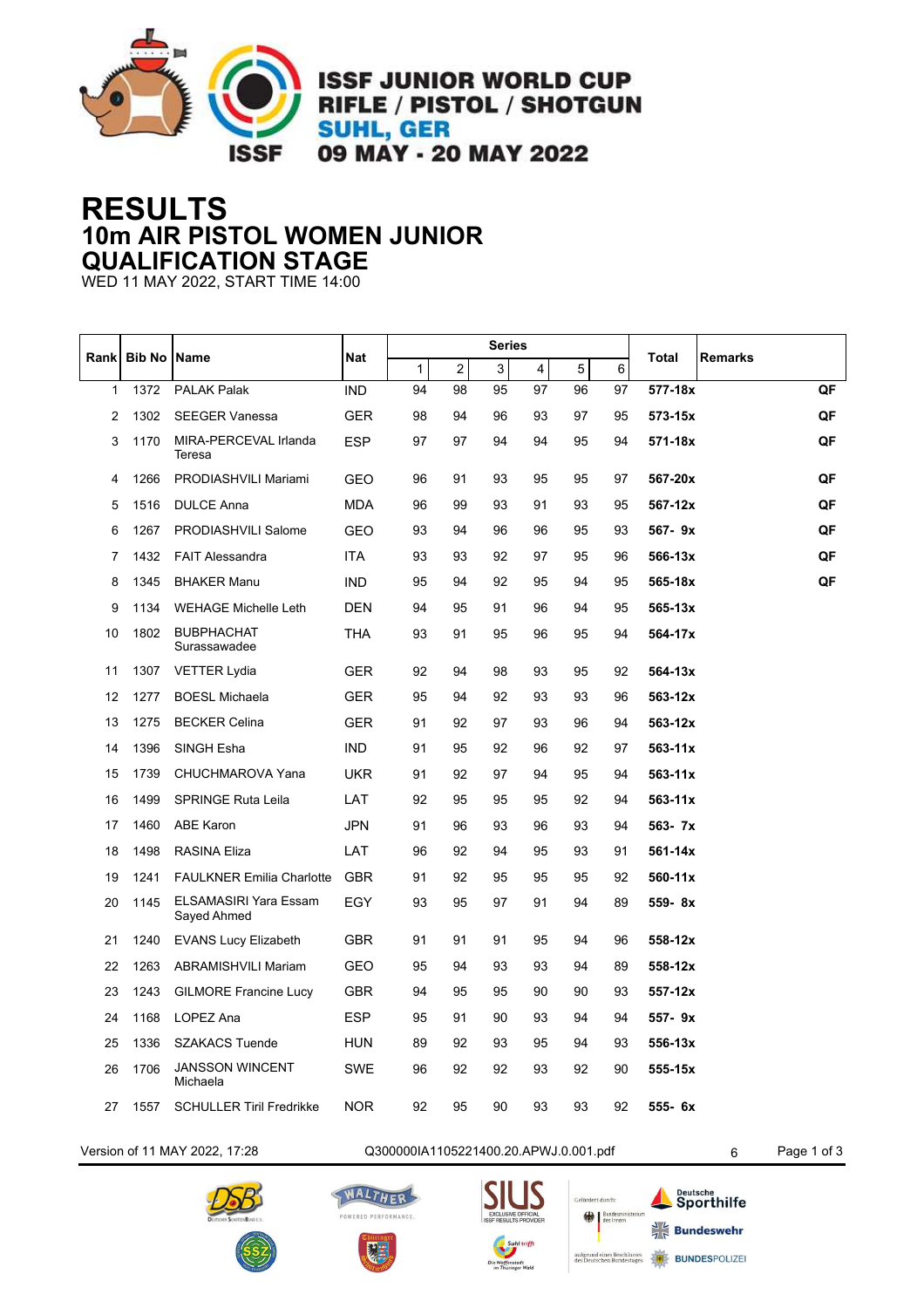|             | <b>Bib No Name</b> |                                           | <b>Nat</b> |    |                  | <b>Series</b> |    |    |    |              |                |
|-------------|--------------------|-------------------------------------------|------------|----|------------------|---------------|----|----|----|--------------|----------------|
| <b>Rank</b> |                    |                                           |            | 1  | $\boldsymbol{2}$ | 3             | 4  | 5  | 6  | <b>Total</b> | <b>Remarks</b> |
| 28          | 1100               | <b>HORAKOVA Vlasta</b>                    | <b>CZE</b> | 92 | 87               | 89            | 95 | 96 | 95 | 554-11x      |                |
| 29          | 1495               | DIDZE Sanija                              | LAT        | 93 | 87               | 94            | 90 | 98 | 92 | 554-10x      |                |
| 30          | 1727               | <b>RUANGTHIANG Sutthada</b>               | <b>THA</b> | 90 | 94               | 98            | 88 | 94 | 90 | 554-10x      |                |
| 31          | 1034               | <b>GOSCH Corina</b>                       | <b>AUT</b> | 97 | 92               | 94            | 94 | 87 | 90 | 554-9x       |                |
| 32          | 1673               | <b>WAEBER Jessica</b>                     | <b>SUI</b> | 93 | 92               | 92            | 92 | 93 | 92 | 554- 6x      |                |
| 33          | 1062               | <b>BETONI Mariana</b>                     | <b>BRA</b> | 96 | 90               | 90            | 90 | 94 | 93 | 553-14x      |                |
| 34          | 1762               | AZIMBOEVA Iroda                           | <b>UZB</b> | 93 | 88               | 91            | 94 | 92 | 95 | $553 - 11x$  |                |
| 35          | 1766               | SAIDKULOVA Nigina                         | UZB        | 91 | 94               | 92            | 93 | 90 | 93 | $553 - 11x$  |                |
| 36          | 1709               | <b>KRANENDONK Sarah</b><br>Helena         | <b>SWE</b> | 93 | 92               | 92            | 95 | 90 | 91 | 553-10x      |                |
| 37          | 1435               | <b>GIANNACHI Giada</b>                    | ITA        | 91 | 92               | 91            | 94 | 93 | 92 | 553-8x       |                |
| 38          | 1175               | <b>ROS</b> Irene                          | ESP        | 93 | 93               | 91            | 90 | 90 | 93 | 550-8x       |                |
| 39          | 1108               | MIREJOVSKA Anna                           | <b>CZE</b> | 89 | 89               | 92            | 90 | 94 | 95 | 549-10x      |                |
| 40          | 1803               | RATTANASILA Charisa                       | <b>THA</b> | 90 | 96               | 96            | 90 | 84 | 93 | 549-9x       |                |
| 41          | 1202               | <b>CANDEL Elisa</b>                       | <b>FRA</b> | 92 | 94               | 91            | 89 | 91 | 92 | 549-9x       |                |
| 42          | 1767               | <b>TAGIEVA Mukhlisa</b>                   | <b>UZB</b> | 85 | 90               | 94            | 92 | 94 | 93 | 548-15x      |                |
| 43          | 1625               | SLAK Manja                                | <b>SLO</b> | 92 | 96               | 87            | 89 | 93 | 90 | 547-9x       |                |
| 44          | 1253               | MACTAGGART Isobel Jane<br>Barclay         | GBR        | 86 | 95               | 91            | 93 | 92 | 90 | 547-9x       |                |
| 45          | 1285               | <b>FUCHS Mia</b>                          | GER        | 91 | 87               | 90            | 94 | 92 | 92 | 546-10x      |                |
| 46          | 1182               | <b>HAKALA Ella Liina Mirella</b>          | <b>FIN</b> | 92 | 86               | 90            | 95 | 95 | 87 | 545-10x      |                |
| 47          | 1710               | <b>LANDER NORDIN Pernilla</b>             | SWE        | 88 | 93               | 93            | 96 | 85 | 90 | 545-7x       |                |
| 48          | 1206               | <b>FAUCHON Estelle</b>                    | <b>FRA</b> | 89 | 90               | 88            | 90 | 94 | 91 | 542-9x       |                |
| 49          | 1620               | <b>JOSIC Tiana</b>                        | <b>SLO</b> | 90 | 91               | 88            | 94 | 88 | 90 | 541-12x      |                |
| 50          | 1561               | <b>TORGERSEN Ane Bjorkas</b>              | <b>NOR</b> | 88 | 93               | 93            | 88 | 92 | 87 | 541- 5x      |                |
| 51          | 1247               | <b>HICKS Charlotte</b>                    | <b>GBR</b> | 91 | 91               | 86            | 94 | 89 | 89 | 540-9x       |                |
| 52          | 1549               | <b>BRYHN Emmeline Ekrem</b>               | <b>NOR</b> | 89 | 87               | 94            | 89 | 87 | 94 | 540-8x       |                |
| 53          | 1063               | DA ROSA Sara Lais                         | <b>BRA</b> | 92 | 88               | 89            | 88 | 93 | 89 | 539-7x       |                |
| 54          | 1140               | ABDELAAL Habiba                           | EGY        | 86 | 92               | 94            | 88 | 90 | 89 | 539- 5x      |                |
| 55          | 1440               | <b>MAGNANI Cristina</b>                   | <b>ITA</b> | 88 | 85               | 90            | 92 | 89 | 93 | 537- 5x      |                |
| 56          | 1656               | KASTHURIARACHCHI<br>Maheshi Prathibha     | <b>SRI</b> | 87 | 89               | 91            | 90 | 85 | 81 | 523- 7x      |                |
| 57          | 1098               | FLODEROVA Klara                           | CZE        | 91 | 93               | 86            | 81 | 83 | 89 | $523 - 4x$   |                |
| 58          | 1464               | NISHIDA Aoi                               | <b>JPN</b> | 83 | 89               | 85            | 87 | 86 | 91 | 521-2x       |                |
| 59          | 1660               | UDUGAMA KORALAGE<br>DONA Thisangi Geethma | <b>SRI</b> | 91 | 85               | 86            | 85 | 88 | 84 | 519-2x       |                |
| 60          | 1655               | HENDALAGE Nathasha                        | <b>SRI</b> | 80 | 82               | 85            | 91 | 89 | 90 | $517 - 3x$   |                |
| 61          | 1619               | JAGER Anja                                | <b>SLO</b> | 81 | 88               | 86            | 83 | 89 | 86 | 513- 5x      |                |
| 62          | 1562               | <b>VIK Malin</b>                          | <b>NOR</b> | 91 | 85               | 87            | 83 | 79 | 88 | $513 - 3x$   |                |





WALTHER

POWERED PERFORMANCE.

男王

Version of 11 MAY 2022, 17:28 Q300000IA1105221400.20.APWJ.0.001.pdf 8967 6 Page 2 of 3

Gefördert durch:

aufgrund eines Be:<br>des Deutschen Bur

Bundesmini

lusses<br>stages

Sporthilfe

 $\frac{1}{7}\frac{L}{F}$  Bundeswehr

**BUNDESPOLIZEI**